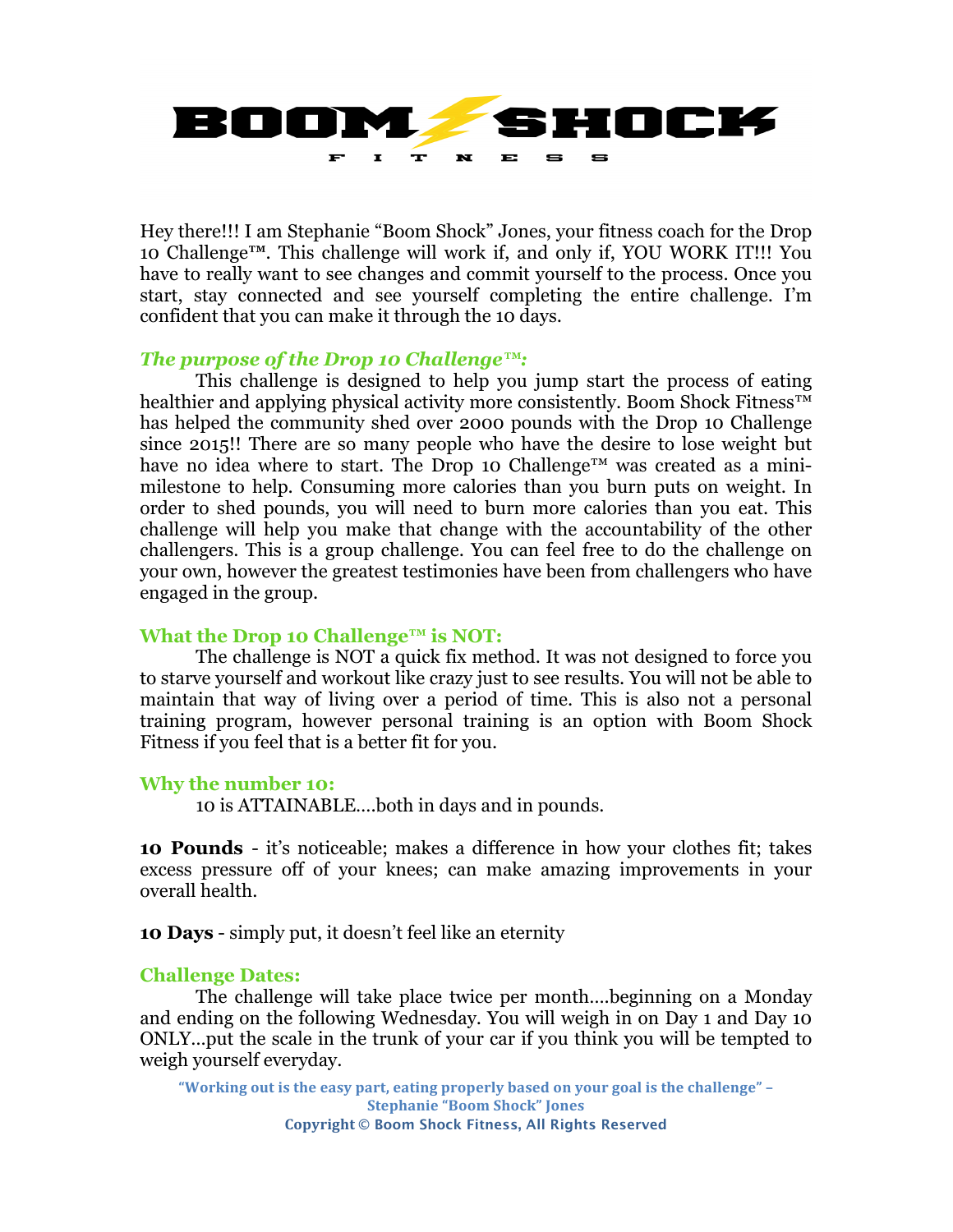

## **RULES:**

This is an ALL NATURAL challenge. So no diet pills, fat burners, body wraps, weight loss shots, weight loss tea, or weight loss shakes (BodyByVi, Shakeology, Herbalife, Arbonne, etc) are allowed. You will strictly focus on eating clean and working out consistently. THAT IS IT!! No quick fixes allowed on this journey. Besides, you want this experience to be something that you can keep up with, even after the challenge ends. We are taking it back to the BASICS.

# **What you will receive:**

- Clean eating guidelines
- Recipe book of over 20 clean eating options
- 24/7 access to a "LIVE" accountability group of challengers
- 10 day Ab/core workout
- Your investment is only \$24.99

# **Requirements to WIN:**

In addition to being the person to shed the most pounds in the 10 days, you MUST complete each of these tasks in order to win. NO EXCEPTIONS OR REMINDERS.

- A before and after picture showing your weight on the scale
- A before and after picture of you (Front and Side view)
- At least (2) pictures of your food prep for the week
- A before and after picture of your waistline using a measuring tape (will be used just in case there is a tie for the winning spot)
- A written or video testimony of how the challenge has helped to improve your overall health
- All requirements must be in by 12pm, EST on DAY 11...the first day after the challenge ends.
- **WINNER GETS \$100!!!!**

## **For my Social Media lovers:**

I would love to see your progress. If you have not liked or followed any of my social media pages, please do so. That is a place where you can shine and encourage others to work on achieving better health. Whether you know it or not, people are inspired by you in one way or another. How rewarding would it be to inspire someone through healthier eating, living, and exercise?